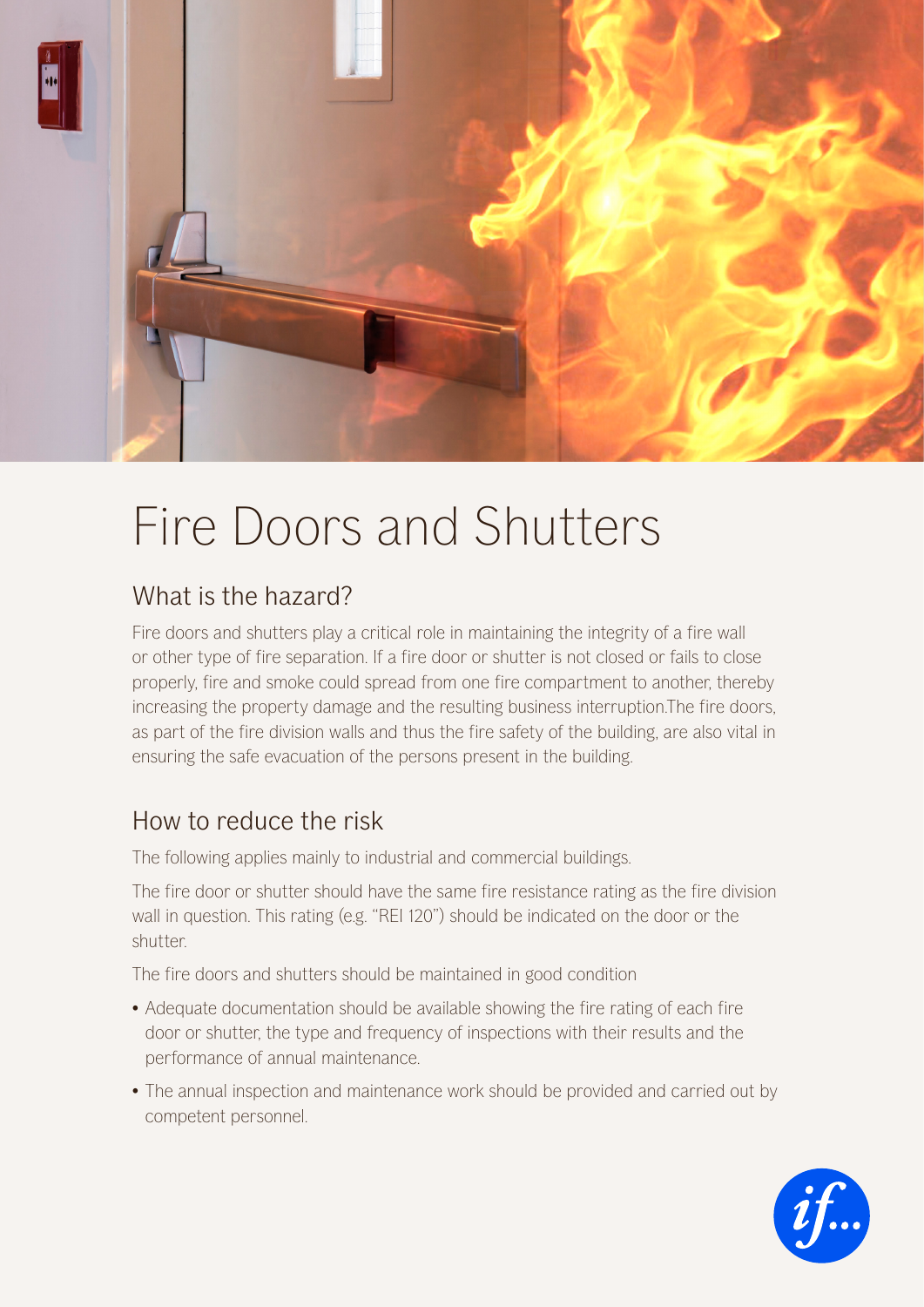- The regular checks of the fire doors and shutters should be made an integral part of the maintenance programme. These checks should cover the physical condition of the door or shutter, its frame and the closing mechanism, and include a test for their proper closing.
- The fire doors and shutters should also be included in the safety inspections.
- Where there is a risk of damage from fork-lift trucks or other traffic, then protection – e.g. suitable steel barriers - should be provided to prevent collision with the door or shutter or its frame.
- If there is a risk that storage items placed against the open fire door or shutter can prevent the door or shutter from closing, then suitable barriers should be provided to ensure that the storage items are kept away from the fire door or shutter.
- Damage to fire doors and shutters should be reported immediately and repaired as soon as possible.
- Keep the fire doors or shutters closed at all times or ensure that they close in the event of a fire
- In principle, fire doors or shutters should be kept closed whenever they do not need to be open.
- A fire door or shutter that is kept open should be provided with an automatic closure device, which operates in the event of a fire.
- Fire doors and shutters should never be prevented from closing through the use of wedges, chains or other items or by storage placed in the path of the door.
- Smoke detection preferred to fusible links
- If automatic smoke detection systems are installed in the buildings, the automatically closing fire doors and shutters should be interlocked to these so that a fire door or shutter closes when an alarm in the nearest (or some other, chosen by a professional smoke detection expert) fire alarm system is activated.
- Similarly, the fire doors and shutters could be interlocked to automatic sprinkler systems. However, smoke detectors (see below) would be a faster and thus a better alternative.